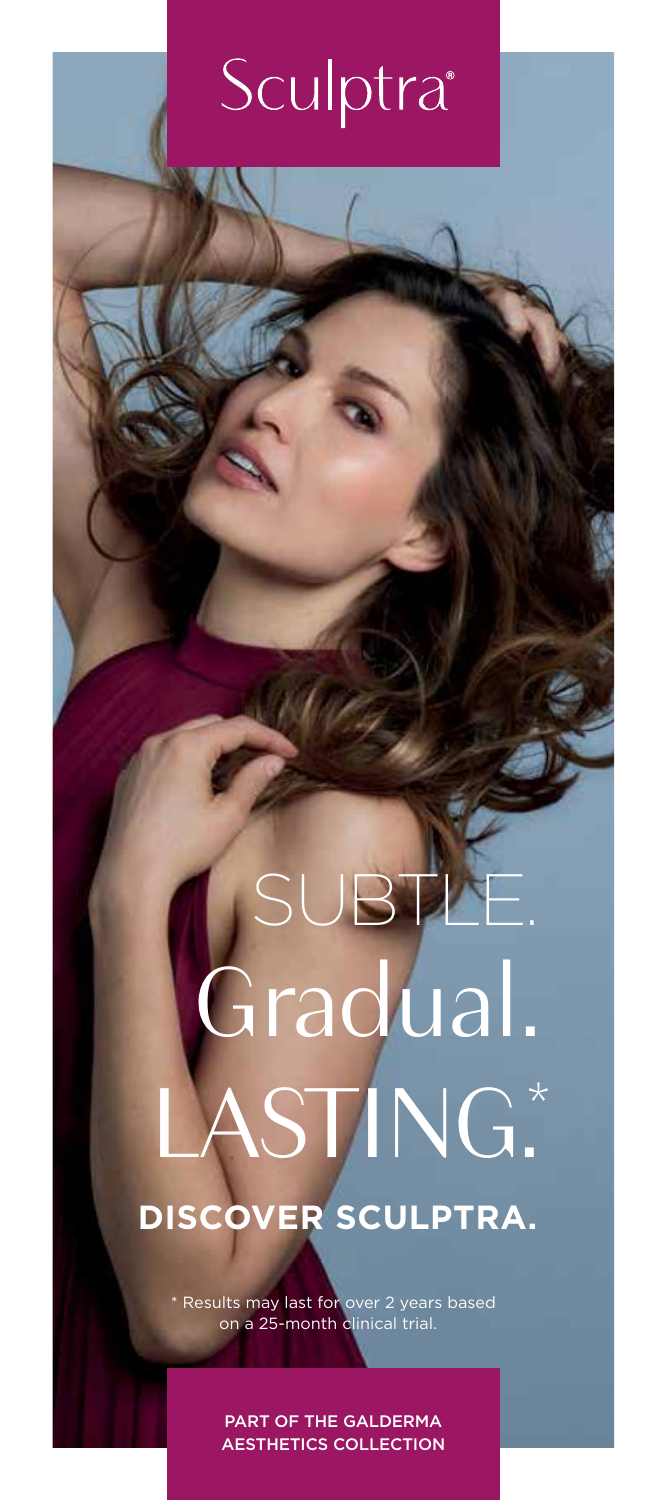### **COLLAGEN HELPS KEEP YOUR SKIN LOOKING**  *youthful* & *smooth*

#### **OVER TIME, OUR BODIES MAKE LESS COLLAGEN, LEADING TO THE VISIBLE SIGNS OF AGING.**

Collagen is a key structural component under the skin that provides volume and gives shape to the face, keeping skin looking youthful. Over time, our bodies make less collagen and our skin loses its elasticity and volume. This, along with environmental factors like sun exposure, can lead to the appearance of wrinkles, lines and folds.

Anti-aging creams containing collagen cannot get below the surface of the skin to replace lost collagen. *But, Sculptra can*.

**Helps address the effects of skin aging in a subtle way.**



Collagen loss, bone remodelling, and fat redistribution all contribute to changes that result in a less youthful appearance.





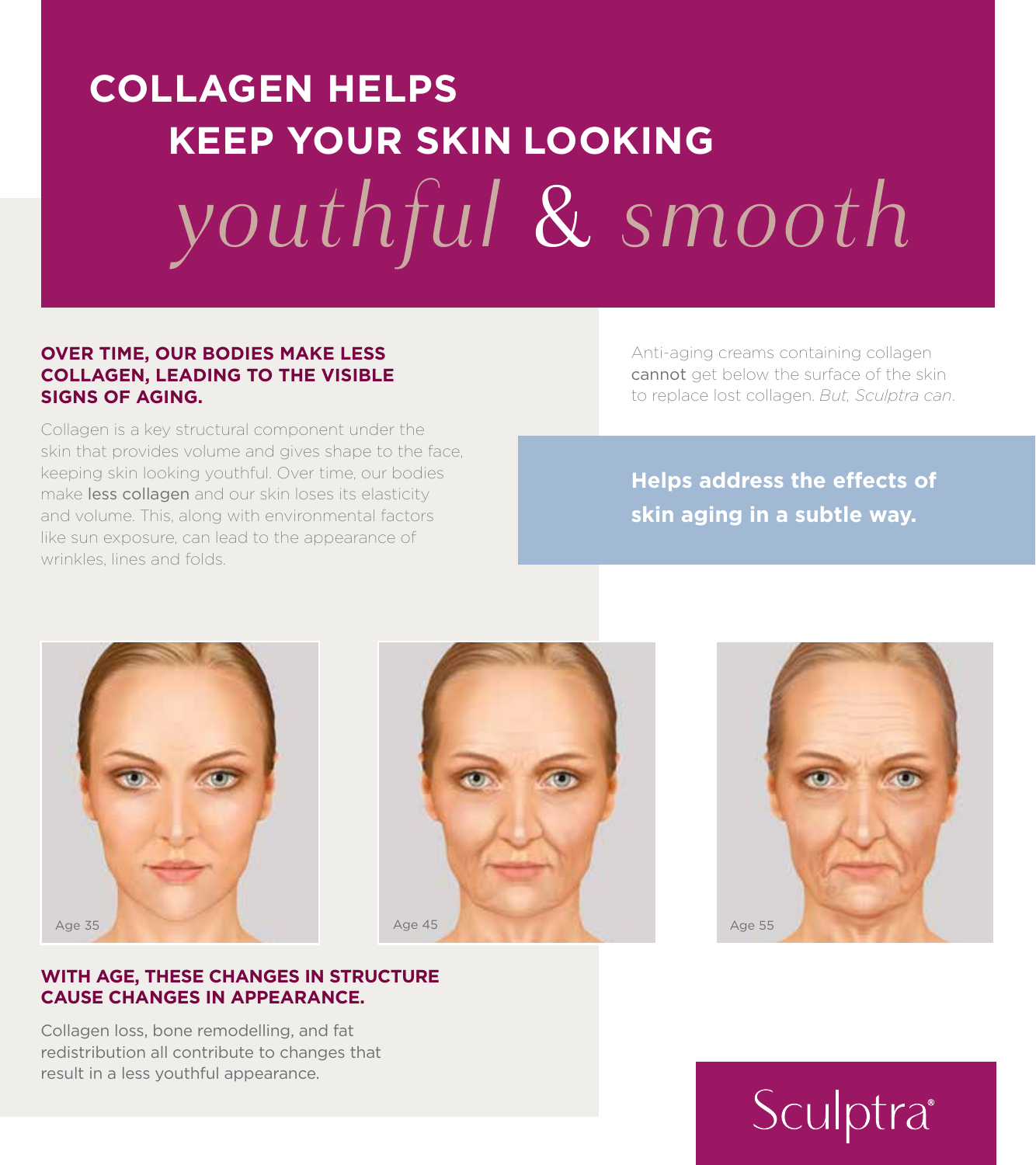## **SCULPTRA** *difference The*

#### **REJUVENATION FOR THE MODERN AGE.**

In contrast to other wrinkle fillers, Sculptra works gradually with your body to replace collagen lost from the aging process. As a result, volume is restored and wrinkles and folds are smoothed – creating a more youthful, natural, subtle look that can last over 2 years.<sup>1\*</sup>

Sculptra is suitable for increasing the volume of depressed areas, particularly to correct skin depressions, such as in skin creases, wrinkles, folds and scars, and for skin aging.

Sculptra is also suitable for large-volume corrections of the signs of facial fat loss (lipoatrophy).

### HOW DOES SCULPTRA WORK?

- **+ Works gradually for a natural look**
- **+ Restores volume**
- **+ Smooths out wrinkles, creases and folds**

### **SCULPTRA WORKS BY TARGETING AN UNDERLYING CAUSE OF SKIN AGING.**

| <b>AGING SKIN</b>            |
|------------------------------|
| LINE<br>WRINKLE <sup>-</sup> |
| $FOLD$ —<br>EPIDERMIS-       |
| DERMIS-<br><b>SCULPTRA-</b>  |
|                              |
| <b>SUBCUTANEOUS</b><br>LAYER |

Sculptra is injected into the deep dermis (as shown in the illustration) or subcutaneous layer.



The injected volume helps fill out the wrinkles and/or correct volume defects.



Over time, the Sculptra particles are degraded, but the collagen deposits remain and provide gradual, long-lasting improvements of wrinkles and volume defects.

\* Clinical trial ended at 25 months; Narins RS, *et al*., 2010.

### Sculptra®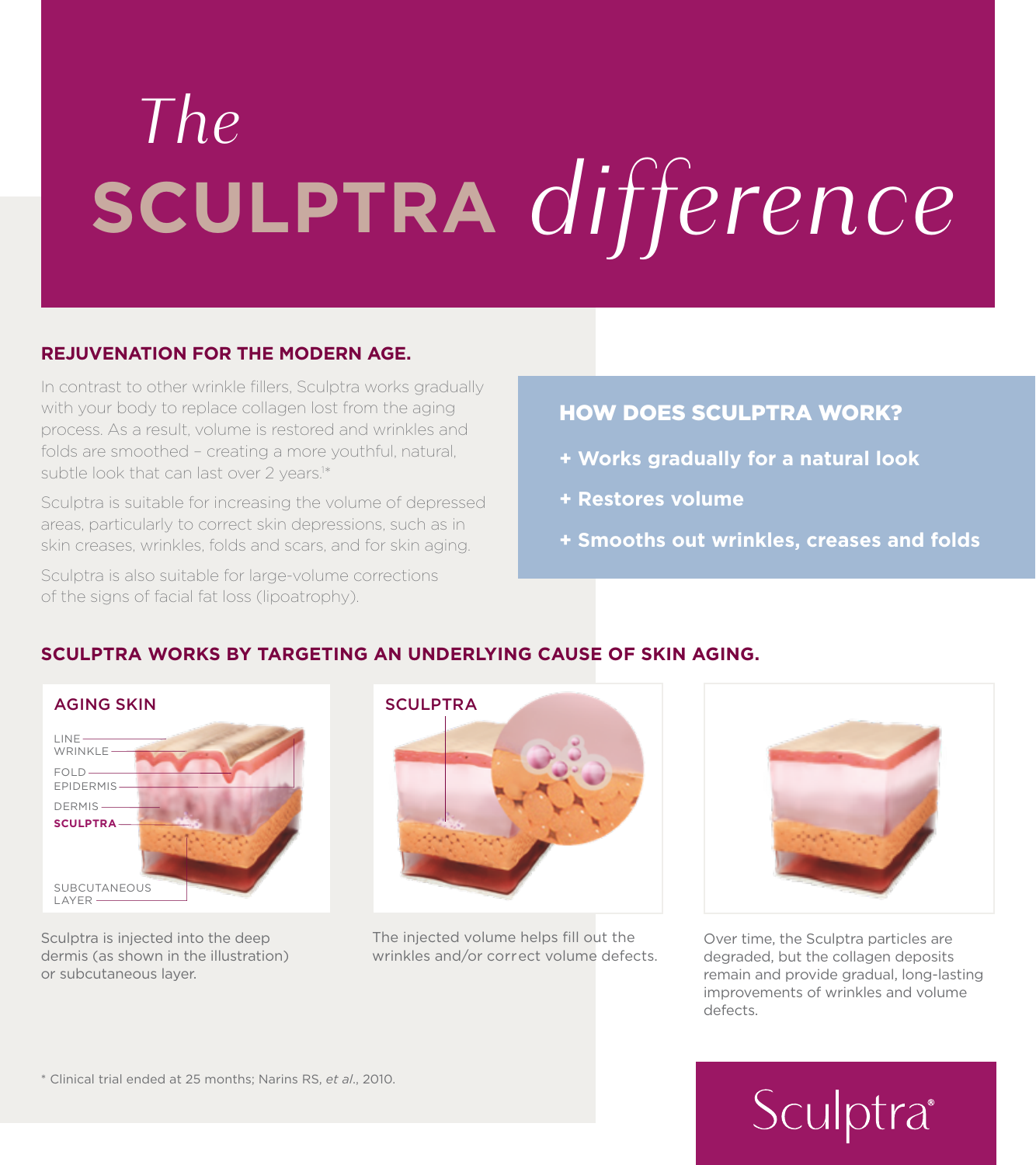### **LONG-LASTING,**  NATURAL-LOOKING  $results*$ *Gradual,*

Used in 150,000+ patients

> No human, animal or bacterial components

Absorbed naturally by the body

No lasers or incisions





**SCULPTRA MAY NOT BE FOR EVERYONE. TALK TO YOUR HEALTHCARE PRACTITIONER TO SEE IF SCULPTRA IS RIGHT FOR YOU.** 

\* Clinical trial ended at 25 months; Narins RS, *et al*., 2010.

### Sculptra<sup>®</sup>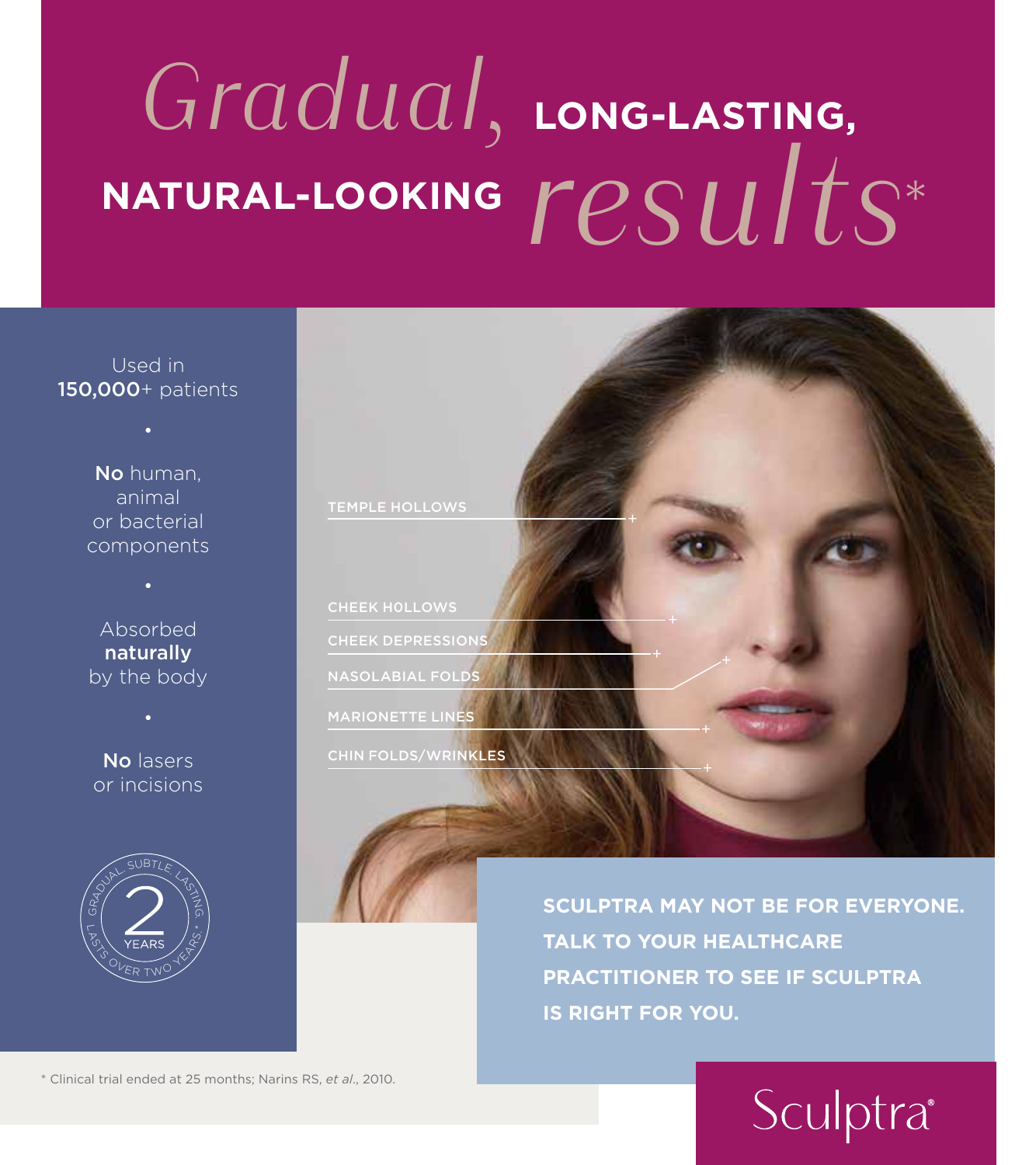

# **REAL** *results*

 *"I want to look better, younger – but still like me. With Sculptra, I got the natural, youthful look I wanted without feeling or looking like someone else."*

**ELISSA** 5 vials of Sculptra over 3 sessions





Before Session 2 results Month 7\*



#### \* Individual results may vary. Photos have not been retouched.

### Sculptra®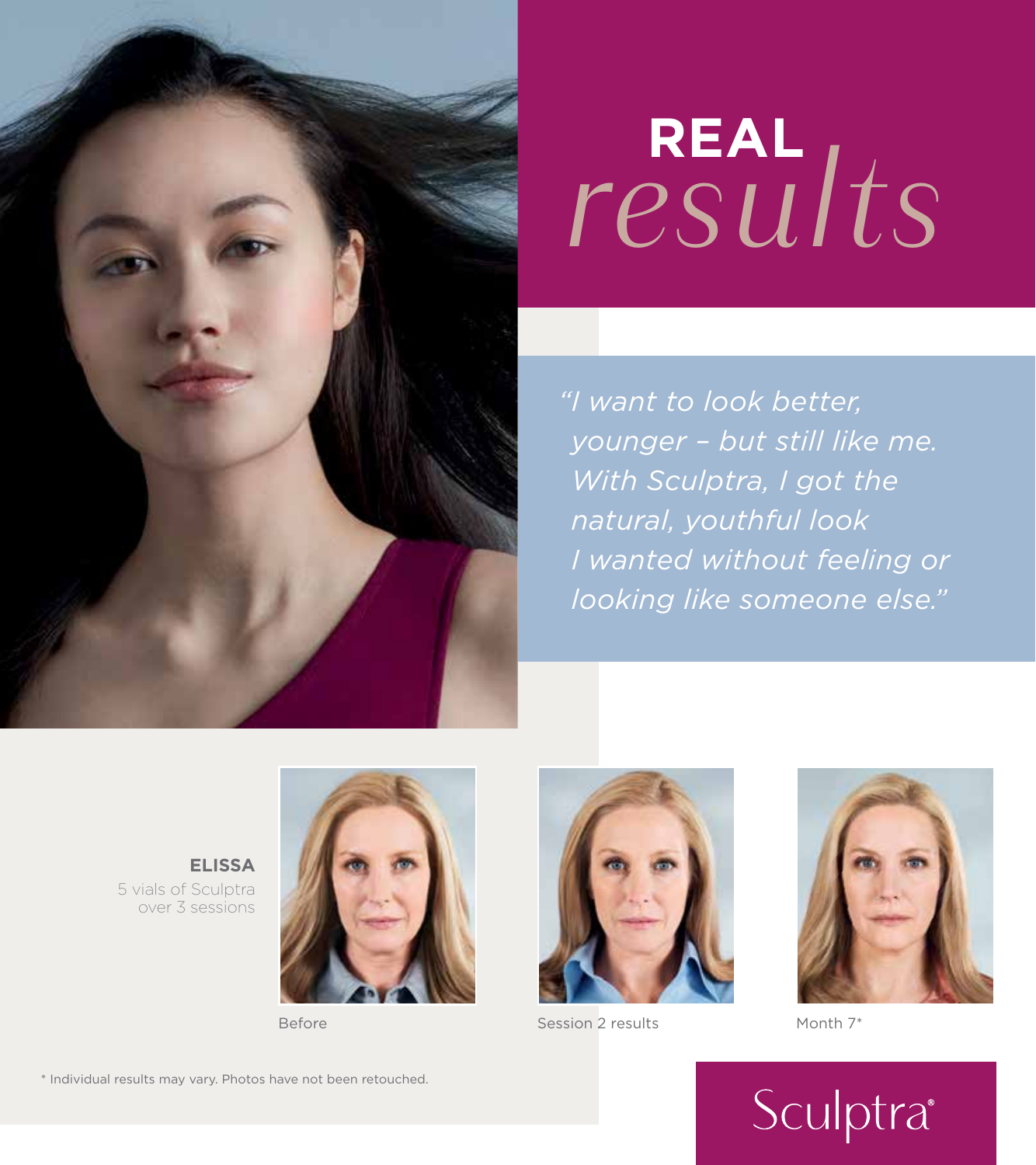### **FREQUENTLY ASKED**  *questions*

### **HOW IS SCULPTRA DIFFERENT FROM FILLERS?**

Traditional fillers are liquid or gel substances, such as hyaluronic acid. They work by adding volume to smooth out wrinkles, lines and folds, with immediate results. They do not stimulate the body to replace collagen.

Sculptra is biodegradable and biocompatible, and works deep under the skin to gradually replace lost collagen to correct skin creases, wrinkles, folds and scars, and for skin aging. Results emerge over a few weeks, for a more subtle, natural and youthful appearance that can last over 2 years.<sup>1\*</sup>

#### **HOW MANY TREATMENTS ARE REQUIRED?**

The number of treatments you need depends on various factors, including the surface area to be treated. At your initial treatment, your Sculptra physician will discuss with you how many follow-up treatments may be required.

#### **HOW LONG DOES IT TAKE TO SEE RESULTS?**

Because Sculptra works over time to replace collagen – the underlying cause of facial aging – results are not immediate. You will see a gradual change in the appearance of your skin over several weeks as the treatment effect occurs, creating a more youthful look.

#### **HOW LONG DOES SCULPTRA LAST?**

Sculptra treatment results differ from person to person. Results can last over 2 years.<sup>1\*</sup> Touch-up treatments may be needed to maintain the desired effect. Your healthcare practitioner will discuss the right treatment plan for you.

#### **IMPORTANT SAFETY INFORMATION**

- + Sculptra should not be used in any person who has hypersensitivity to any of the components of the product.
- + Use of Sculptra in any person with active skin inflammation or infection in or near the treatment area should be deferred until the inflammatory or infectious process has been controlled.
- + There are several precautions that are important to discuss with your healthcare professional prior to treatment. Inform your healthcare professional if you have any of the following:
	- If you are using anticoagulants as you may run the risk of a hematoma or localized bleeding at the injection site.
	- If you have a known history of or susceptibility to keloid formation or hypertrophic scarring.
	- If a laser treatment, chemical peel or any other procedure based on active dermal response is performed before or after the treatment. There is a possible risk of eliciting an inflammatory reaction at the implant site.
- + Injection procedure reactions to Sculptra have been observed consisting mainly of hematoma, bruising, edema, discomfort, inflammation, erythema, transient bleeding from an area the size of the point of the needle or transient pain, localized redness at the injection site and ecchymosis. The most common device-related adverse effect was the delayed occurrence of subcutaneous papules, which were confined to the injection site and were typically palpable, asymptomatic and non-visible.
- + Rare but serious adverse events associated with the intravascular injection of soft tissue fillers in the face have been reported and include temporary or permanent vision impairment, blindness, cerebral ischemia or cerebral hemorrhage, leading to stroke, skin necrosis, and damage to underlying facial structures. You should discuss the potential treatment risks with your healthcare professional so you are aware of signs and symptoms of potential complications.
- + After the treatment, minimize the exposure of the treated area to excessive sun and avoid UV lamp exposure until any initial swelling and redness have been resolved.
- + This product should only be administered by trained healthcare professionals.
- + This product has not been tested in pregnant or breastfeeding women.
- + Not for use in children under 18 years of age.
- + Injection-related adverse events such as bruising, erythema, itching, swelling, pain and tenderness may occur. These side effects generally resolve spontaneously within one week after injection. Other potential side effects can occur with dermal filler injections. You should discuss the potential treatment risks with your healthcare professional.
- + Discuss all potential risks with your healthcare professional prior to treatment. This is only a partial list of safety information. For complete product and safety information, visit Sculptra.ca.

\* Clinical trial ended at 25 months; Narins RS, *et al*., 2010.

### *Sculptra*<sup>®</sup>